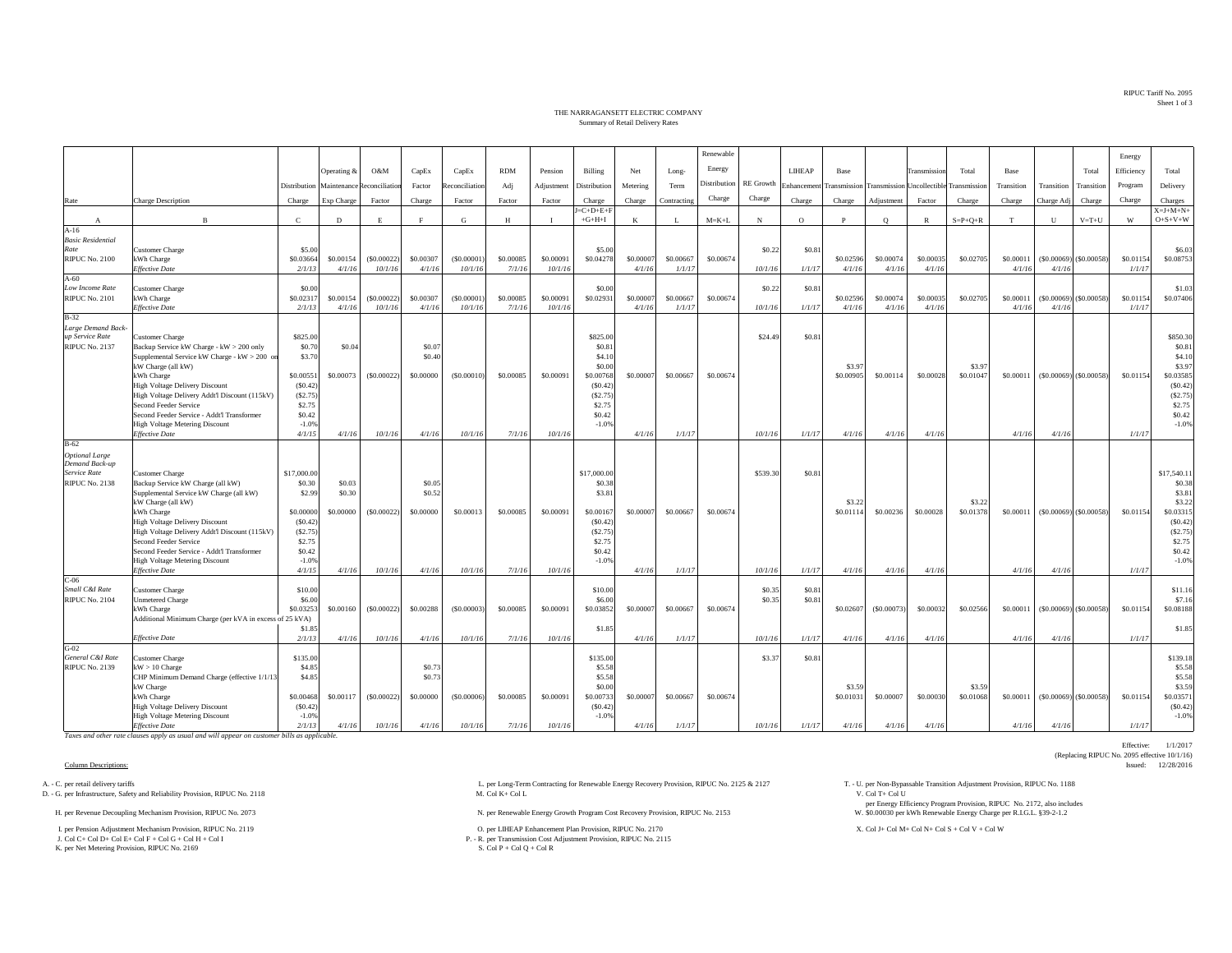Effective: 1/1/2017

(Replacing RIPUC No. 2095 effective 10/1/16)

## Summary of Retail Delivery Rates THE NARRAGANSETT ELECTRIC COMPANY

|                                                |                                                                                              |                    |             |               |                  |                |            |            |                    |           |             | Renewable    |            |                       |                     |                            |                    |                 |             |                               |                               | Energy     |                    |
|------------------------------------------------|----------------------------------------------------------------------------------------------|--------------------|-------------|---------------|------------------|----------------|------------|------------|--------------------|-----------|-------------|--------------|------------|-----------------------|---------------------|----------------------------|--------------------|-----------------|-------------|-------------------------------|-------------------------------|------------|--------------------|
|                                                |                                                                                              |                    | Operating & | O&M           | CapEx            | CapEx          | <b>RDM</b> | Pension    | Billing            | Net       | Long-       | Energy       |            | LIHEAP                | Base                |                            | <b>Transmissic</b> | Total           | Base        |                               | Total                         | Efficiency | Total              |
|                                                |                                                                                              | Distribution       | Maintenance | teconciliatio | Factor           | Reconciliation | Adj        | Adjustment | Distribution       | Metering  | Term        | Distribution |            | RE Growth Enhancement | <b>Transmission</b> | Transmission Uncollectible |                    | Transmission    | Transition  | Transition                    | Transition                    | Program    | Delivery           |
| Rate                                           | Charge Description                                                                           | Charge             | Exp Charge  | Factor        | Charge           | Factor         | Factor     | Factor     | Charge             | Charge    | Contracting | Charge       | Charge     | Charge                | Charge              | Adjustment                 | Factor             | Charge          | Charge      | Charge Adj                    | Charge                        | Charge     | Charges            |
|                                                |                                                                                              |                    |             |               |                  |                |            |            | $=C+D+E+F$         |           |             |              |            |                       |                     |                            |                    |                 |             |                               |                               |            | $X = J + M + N +$  |
| A<br>$G-32$                                    | $\mathbf{B}$                                                                                 | $\mathbf C$        | $\mathbf D$ | E             | F                | G              | H          | $\bf{I}$   | $+G+H+I$           | K         | L           | $M = K + L$  | $_{\rm N}$ | $\circ$               | $\mathbf{P}$        | $\circ$                    | $\mathbb{R}$       | $S = P + Q + R$ | $\mathbf T$ | ${\bf U}$                     | $V = T + U$                   | W          | $O + S + V + W$    |
| Large Demand Rate                              | <b>Customer Charge</b>                                                                       | \$825.00           |             |               |                  |                |            |            | \$825.00           |           |             |              | \$24.49    | \$0.81                |                     |                            |                    |                 |             |                               |                               |            | \$850.30           |
| <b>RIPUC No. 2147</b>                          | kW Charge - in excess of 200 kW<br>CHP Minimum Demand Charge (effective 1/1/13               | \$3.70<br>\$3.70   |             |               | \$0.74<br>\$0.74 |                |            |            | \$4.44<br>\$4.44   |           |             |              |            |                       |                     |                            |                    |                 |             |                               |                               |            | \$4.4<br>\$4.44    |
|                                                | kW Charge                                                                                    |                    |             |               |                  |                |            |            | \$0.00             |           |             |              |            |                       | \$3.97              |                            |                    | \$3.9           |             |                               |                               |            | \$3.97             |
|                                                | kWh Charge                                                                                   | \$0.00551          | \$0.00073   | (\$0.00022)   | \$0.00000        | (S0.00010)     | \$0.00085  | \$0.00091  | \$0.00768          | \$0.00007 | \$0.00667   | \$0.00674    |            |                       | \$0,00905           | \$0.00114                  | \$0.00028          | \$0.01047       | \$0.00011   |                               | $($ \$0.00069) $($ \$0.00058) | \$0.01154  | \$0.03585          |
|                                                | <b>High Voltage Delivery Discount</b><br>High Voltage Delivery Addt'l Discount (115kV)       | (S0.42)<br>(S2.75) |             |               |                  |                |            |            | (S0.42)<br>(S2.75) |           |             |              |            |                       |                     |                            |                    |                 |             |                               |                               |            | (S0.42)<br>(S2.75) |
|                                                | Second Feeder Service                                                                        | \$2.75             |             |               |                  |                |            |            | \$2.75             |           |             |              |            |                       |                     |                            |                    |                 |             |                               |                               |            | \$2.75             |
|                                                | Second Feeder Service - Addt'l Transformer<br><b>High Voltage Metering Discount</b>          | \$0.42<br>$-1.0%$  |             |               |                  |                |            |            | \$0.42<br>$-1.0%$  |           |             |              |            |                       |                     |                            |                    |                 |             |                               |                               |            | \$0.42<br>$-1.0%$  |
|                                                | <b>Effective Date</b>                                                                        | 2/1/13             | 4/1/16      | 10/1/16       | 4/1/16           | 10/1/16        | 7/1/16     | 10/1/16    |                    | 4/1/16    | 1/1/17      |              | 10/1/16    | 1/1/17                | 4/1/16              | 4/1/16                     | 4/1/16             |                 | 4/1/16      | 4/1/16                        |                               | 1/1/17     |                    |
| $G-62$                                         |                                                                                              |                    |             |               |                  |                |            |            |                    |           |             |              |            |                       |                     |                            |                    |                 |             |                               |                               |            |                    |
| <b>Optional Large</b><br><b>Demand Rate</b>    | <b>Customer Charge</b>                                                                       | \$17,000.00        |             |               |                  |                |            |            | \$17,000.00        |           |             |              | \$539.30   | \$0.81                |                     |                            |                    |                 |             |                               |                               |            | \$17,540.1         |
| <b>RIPUC No. 2141</b>                          | kW Charge                                                                                    | \$2.99             | \$0.30      |               | \$0.52           |                |            |            | \$3.81             |           |             |              |            |                       |                     |                            |                    |                 |             |                               |                               |            | \$3.8              |
|                                                | CHP Minimum Demand Charge (effective 1/1/1)<br>kW Charge                                     | \$2.99             | \$0.30      |               | \$0.52           |                |            |            | \$3.81<br>\$0.00   |           |             |              |            |                       | \$3.22              |                            |                    | \$3.23          |             |                               |                               |            | \$3.8<br>\$3.22    |
|                                                | kWh Charge                                                                                   | \$0,00000          | \$0.00000   | (S0.00022)    | \$0,00000        | \$0.00013      | \$0.00085  | \$0.00091  | \$0.00167          | \$0.00007 | \$0.00667   | \$0.00674    |            |                       | \$0,01114           | \$0.00236                  | \$0.00028          | \$0.01378       | \$0.00011   |                               | $($ \$0.00069) $($ \$0.00058) | \$0.01154  | \$0.03315          |
|                                                | High Voltage Delivery Discount                                                               | (S0.42)            |             |               |                  |                |            |            | (S0.42)            |           |             |              |            |                       |                     |                            |                    |                 |             |                               |                               |            | (S0.42)            |
|                                                | High Voltage Delivery Addt'l Discount (115kV)<br>Second Feeder Service                       | (S2.75)<br>\$2.75  |             |               |                  |                |            |            | (S2.75)<br>\$2.75  |           |             |              |            |                       |                     |                            |                    |                 |             |                               |                               |            | (S2.75)<br>\$2.75  |
|                                                | Second Feeder Service - Addt'l Transformer                                                   | \$0.42             |             |               |                  |                |            |            | \$0.42             |           |             |              |            |                       |                     |                            |                    |                 |             |                               |                               |            | \$0.42             |
|                                                | <b>High Voltage Metering Discount</b><br><b>Effective Date</b>                               | $-1.0%$<br>2/1/13  | 4/1/16      | 10/1/16       | 4/1/16           | 10/1/16        | 7/1/16     | 10/1/16    | $-1.0%$            | 4/1/16    | 1/1/17      |              | 10/1/16    | 1/1/17                | 4/1/16              | 4/1/16                     | 4/1/16             |                 | 4/1/16      | 4/1/16                        |                               | 1/1/17     | $-1.0%$            |
| $X-01$                                         |                                                                                              |                    |             |               |                  |                |            |            |                    |           |             |              |            |                       |                     |                            |                    |                 |             |                               |                               |            |                    |
| <b>Electric Propulsion</b><br>Rate             |                                                                                              | \$16,500.00        |             |               |                  |                |            |            | \$16,500.00        |           |             |              |            |                       |                     |                            |                    |                 |             |                               |                               |            | \$17,084.7         |
| <b>RIPUC No. 2108</b>                          | Customer Charge<br>kW Charge                                                                 | \$0.00             |             |               |                  |                |            |            | \$0.00             |           |             |              | \$583.94   | \$0.81                | \$3.22              |                            |                    | \$3.23          |             |                               |                               |            | \$3.22             |
|                                                | kWh Charge                                                                                   | \$0.01600          | \$0.00120   | (S0.00022)    | \$0.00240        | \$0.00000      | \$0.00085  | \$0.00091  | \$0.02114          | \$0.00007 | \$0.00667   | \$0.00674    |            |                       | \$0.01114           | \$0.00236                  | \$0.00028          | \$0.01378       | \$0.00011   | $($ \$0.00069) $($ \$0.00058) |                               | \$0.01154  | \$0.05262          |
| $M-1$                                          | <b>Effective Date</b>                                                                        | 2/1/13             | 4/1/16      | 10/1/16       | 4/1/16           | 10/1/16        | 7/1/16     | 10/1/16    |                    | 4/1/16    | 1/1/17      |              | 10/1/16    | 1/1/17                | 4/1/16              | 4/1/16                     | 4/1/16             |                 | 4/1/16      | 4/1/16                        |                               | 1/1/17     |                    |
| <b>Station Power</b>                           |                                                                                              |                    |             |               |                  |                |            |            |                    |           |             |              |            |                       |                     |                            |                    |                 |             |                               |                               |            |                    |
| Delivery & Reliability<br>Service Rate         |                                                                                              |                    |             |               |                  |                |            |            |                    |           |             |              |            |                       |                     |                            |                    |                 |             |                               |                               |            |                    |
| <b>RIPUC No. 2109</b>                          | Option A:<br>fixed charges                                                                   | \$3,959.09         | \$0.00      |               | \$0.00           |                |            |            | \$3,959.09         |           |             |              |            | \$0.8                 | \$0.00              | \$0.00                     | \$0.00             | \$0.00          | \$3,500.00  | \$0.00                        | \$3,500.00                    | \$800.00   | \$8,259.90         |
|                                                | variable charges                                                                             | \$0.00             | \$0.00      |               | \$0.00           |                |            |            | \$0.00             |           |             |              |            |                       | \$0.00              | \$0.00                     | \$0.00             | \$0.00          | \$0.00011   |                               | $($ \$0.00069) $($ \$0.00058) | \$0.01154  | \$0.01096          |
|                                                | (transition and conservation charges<br>billed on higher of fixed charges                    |                    |             |               |                  |                |            |            |                    |           |             |              |            |                       |                     |                            |                    |                 |             |                               |                               |            |                    |
|                                                | or kWhs times variable charges)                                                              |                    |             |               |                  |                |            |            |                    |           |             |              |            |                       |                     |                            |                    |                 |             |                               |                               |            |                    |
|                                                | Option B:<br>fixed charge                                                                    | \$3,959.09         | \$0.00      |               | \$0.00           |                |            |            | \$3,959.09         |           |             |              |            | \$0.81                |                     |                            |                    |                 |             |                               |                               |            | \$3,959.90         |
|                                                | kWh charge                                                                                   |                    |             |               |                  |                |            |            |                    |           |             |              |            |                       | \$0.00000           | \$0.00000                  | \$0.00000          | \$0.00000       | \$0.00011   |                               | $(S0.00069)$ $(S0.00058)$     | \$0.01154  | \$0.01096          |
|                                                | Effective Date                                                                               | 2/1/13             | 4/1/16      |               | 4/1/16           |                |            |            |                    |           | 1/1/17      |              |            | 1/1/17                | 4/1/16              | 4/1/16                     | 4/1/16             |                 | 4/1/16      | 4/1/16                        |                               | 1/1/17     |                    |
| $S-05$                                         | <b>Customer Charge</b><br>Luminaire Charge                                                   |                    |             |               |                  |                |            |            |                    |           |             |              | \$0.09     | \$0.8                 |                     |                            |                    |                 |             |                               |                               |            | \$0.81<br>\$0.09   |
| CustomerOwned                                  |                                                                                              |                    |             |               |                  |                |            |            |                    |           |             |              |            |                       |                     |                            |                    |                 |             |                               |                               |            |                    |
| Street and Area<br>Lighting                    | kWh Charge                                                                                   | \$0.02654          | \$0.01125   | (S0.00022)    | \$0.01420        | $($ \$0.00039) | \$0,00085  | \$0.00091  | \$0.05314          | \$0,00007 | \$0.00667   | \$0,00674    |            | \$0,00000             | \$0.01185           | \$0,00773                  | \$0,00025          | \$0.01983       | \$0.00011   |                               | $($ \$0.00069) $($ \$0.00058) | \$0.01154  | \$0.09067          |
| <b>RIPUC No. 2142</b>                          | <b>Effective Date</b>                                                                        | 8/7/14             | 4/1/16      | 10/1/16       | 4/1/16           | 10/1/16        | 7/1/16     | 10/1/16    |                    | 4/1/16    | 1/1/17      |              | 10/1/16    | 1/1/17                | 4/1/16              | 4/1/16                     | 4/1/16             |                 | 4/1/16      | 4/1/16                        |                               | 1/1/17     |                    |
| $S-06$                                         |                                                                                              |                    |             |               |                  |                |            |            |                    |           |             |              |            |                       |                     |                            |                    |                 |             |                               |                               |            |                    |
| Decorative Street and<br>Area Lighting Service |                                                                                              |                    |             |               |                  |                |            |            |                    |           |             |              |            |                       |                     |                            |                    |                 |             |                               |                               |            |                    |
| <b>RIPUC No. 2166</b>                          |                                                                                              |                    |             |               |                  |                |            |            |                    |           |             |              |            |                       |                     |                            |                    |                 |             |                               |                               |            |                    |
| $S-10$<br>Limited Service -                    |                                                                                              |                    |             |               |                  |                |            |            |                    |           |             |              |            |                       |                     |                            |                    |                 |             |                               |                               |            |                    |
| Private Lighting                               |                                                                                              |                    |             |               |                  |                |            |            |                    |           |             |              |            |                       |                     |                            |                    |                 |             |                               |                               |            |                    |
| <b>RIPUC No. 2167</b>                          | <b>Customer Charge</b>                                                                       |                    |             |               |                  |                |            |            |                    |           |             |              |            | \$0.81                |                     |                            |                    |                 |             |                               |                               |            | \$0.81             |
| $S-14$<br>General Street and                   | Luminaire Charge                                                                             |                    |             |               |                  |                |            |            |                    |           |             |              | \$0.09     |                       |                     |                            |                    |                 |             |                               |                               |            | \$0.09             |
| Area Lighting Service kWh Charge               |                                                                                              | \$0.00000          | \$0.01125   | (\$0.00022)   | \$0.01420        | ( \$0.00039)   | \$0.00085  | \$0.0009   | \$0.02660          | \$0.00007 | \$0.00667   | \$0.00674    |            |                       | \$0.01185           | \$0.00773                  | \$0.00025          | \$0.01983       | \$0.00011   |                               | $($ \$0.00069) $($ \$0.00058) | \$0.01154  | \$0.06413          |
| RIPUC No. 2168 Effective Date                  | Taxes and other rate clauses apply as usual and will appear on customer bills as applicable. | 2/1/13             | 4/1/16      | 10/1/16       | 4/1/16           | 10/1/16        | 7/1/16     | 10/1/16    |                    | 4/1/16    | 1/1/17      |              | 10/1/16    | 1/1/17                | 4/1/16              | 4/1/16                     | 4/1/16             |                 | 4/1/16      | 4/1/16                        |                               | 1/1/17     |                    |

## Column Descriptions: Issued: 12/28/2016

D. - G. per Infrastructure, Safety and Reliability Provision, RIPUC No. 2118

I. per Pension Adjustment Mechanism Provision, RIPUC No. 2119 College and College and College and College and College and College and College and College and College and College and Col M+ Col 2170 Col 2170 Col 2170 Col 21 J. Col C+ Col D+ Col E+ Col F + Col G + Col H + Col I

K. per Net Metering Provision, RIPUC No. 2169

H. per Revenue Decoupling Mechanism Provision, RIPUC No. 2073 N. per Renewable Energy Growth Program Cost Recovery Provision, RIPUC No. 2153

P. - R. per Transmission Cost Adjustment Provision, RIPUC No. 2115<br>
S. Col P + Col Q + Col R

A. - C. per retail delivery tariffs Adjustment Provision, RIPUC No. 2118 L. per Long-Term Contracting for Renewable Energy Recovery Provision, RIPUC No. 2125 & 2127 T. - U. per Non-Bypassable Transition Adjustment Provisio

per Energy Efficiency Program Provision, RIPUC No. 2172, also includes \$0.00030 per kWh Renewable Energy Charge per R.I.G.L. §39-2-1.2